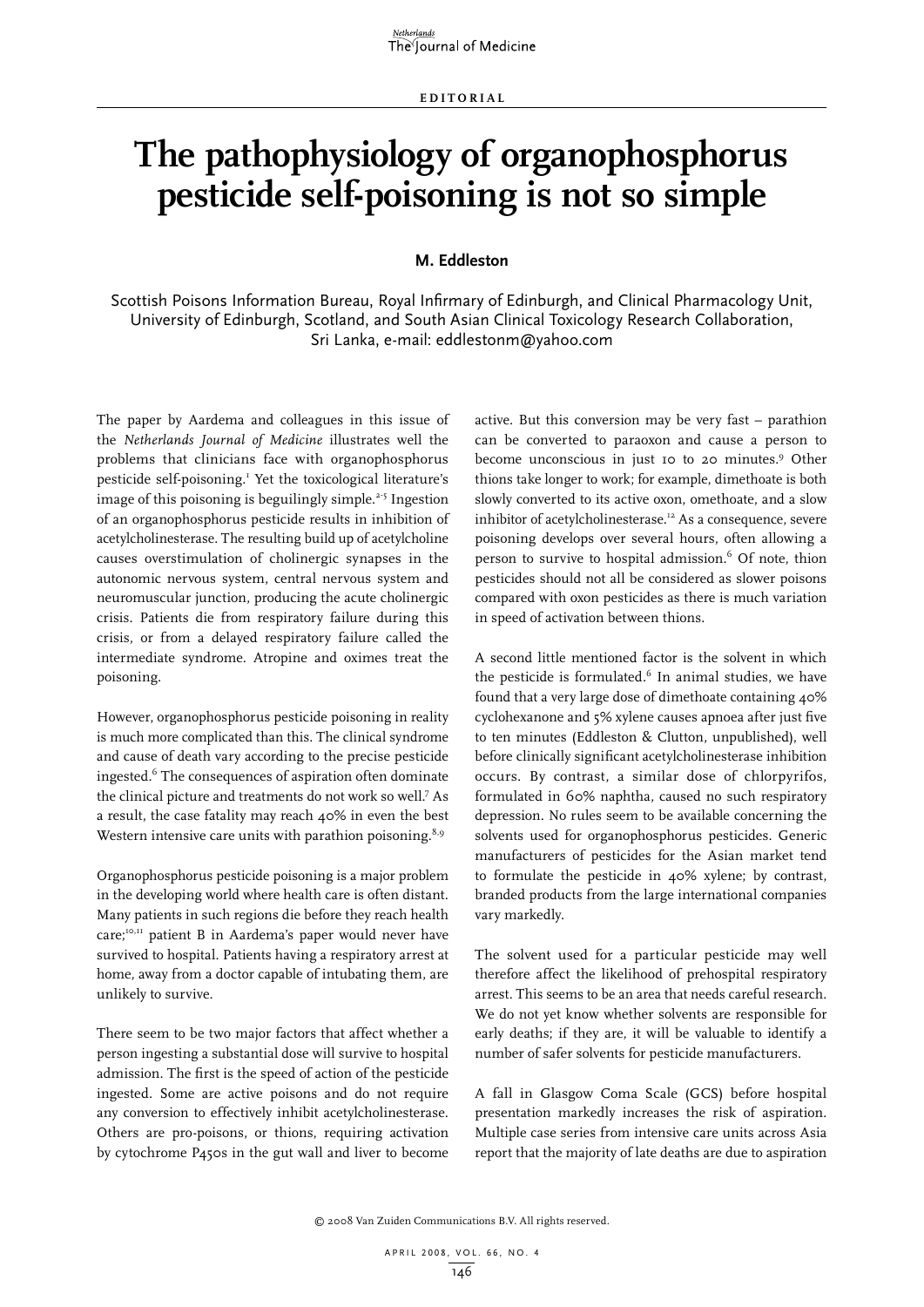#### Netherlands The Journal of Medicine

pneumonia.13-15 However, the pathophysiological processes leading to these deaths are unclear. In particular, the effects on the lung of blood-borne organophosphorus pesticide (rather than aspirated pesticide) in human poisoning are not known; a study in dogs by Lainee and  $colleagues<sup>16</sup>$  reported that an intravenous dose of the organophosphorus nerve agent VX caused breakdown of the alveolar epithelial/endothelial barrier and an inflammatory/exudative infiltrate into the lungs within two hours. Such an effect may well be sufficient to initiate the acute respiratory distress syndrome (ARDS).

The incidence of ARDS in humans with pesticide poisoning after aspiration or as an effect of the absorbed pesticide is not known. Cases of ARDS have been reported after organophosphorus poisoning.<sup>17-22</sup> Perhaps ARDS is the common underlying pathology that explains the large number of deaths after organophosphorus aspiration? Distinguishing ARDS from aspiration pneumonia will be important since treatment is quite different.

The best way for treating poisoned patients is not yet clear.23 The use of atropine is not contentious. A doubling dose of atropine to ensure rapid atropinisation followed by an infusion titrated to clinical features seems sensible.<sup>24</sup> By contrast, the administration of oximes, such as pralidoxime or obidoxime, is contentious. Their use is recommended by the WHO.<sup>25</sup> However, as discussed by Aardema and colleagues, the evidence for clinical benefit is weak and the subject of much debate.

What is clear is that aged acetylcholinesterase cannot be reactivated by oximes.<sup>26</sup> This reaction occurs quickly in poisoning with fat insoluble dimethyl compounds such as dimethoate, so that oximes are totally ineffective by 12 hours.27,28 Getting oximes in early in such poisoning is therefore essential if any benefit is to occur. This may be why Pawar and colleagues saw a benefit from the high-dose oxime used in their study for patients presenting within two to three hours.<sup>29,30</sup>

Poisoning with diethyl organophosphorus pesticides such as parathion can respond to oximes for several days, as long as sufficient oxime is given to compete with the pesticide remaining in the blood and the oxime is continued for long enough.<sup>26,31</sup> However, fat soluble pesticides, such as fenthion (whether dimethyl or diethyl), may benefit from oximes for many weeks. After absorption, the pesticide is stored in fat. Over time, perhaps up to several weeks after ingestion, the pesticide is released into the blood and freshly inhibits acetylcholinesterase causing recurrent cholinergic crises. $32$  Since this is a new reaction, ageing starts afresh and oximes should remain effective for as long as atropine is required.

The rational use of oximes is complicated, $3^\circ$  especially when the pesticide ingested is not known. Some patients will not benefit. However, at present, it seems safest to follow the WHO's guideline to give oximes to all patients<sup>25</sup> and to continue them until atropine is no longer required. Perhaps in the future we will have more selective guidelines. However, such guidelines will always be based on knowing the ingested pesticide and this is something that is not always certain even when the pesticide bottle is brought. Where oximes are not available or where patients ingest dimethyl pesticides and present after ten hours, excellent intensive nursing care and ventilation may well be able to compensate for not using oximes.

Treating organophosphorus pesticide poisoned patients will always be messy. The early and sudden onset of symptoms will often mean that clinicians are caring for patients whose predominant pathology (aspiration pneumonia or ARDS, or anoxic brain damage) does not respond to the specific antidotes. Organophosphorus treatment is likely to remain ineffective for a significant proportion of patients as long as fast acting, highly toxic, pesticides are used in agricultural practice. Changing use from the most toxic pesticides to less toxic pesticides has had a remarkable effect in Sri Lanka where the overall suicide rate has fallen by 50% over ten years since such legislation was passed.<sup>33</sup> The introduction of similar legislation across Asia would have a great effect on regional and therefore global suicide rates.

## **A c k n o w l e d gement**

M. Eddleston is a Wellcome Trust Career Development Fellow funded by grant 063560 from the Tropical Interest Group.

## **Re f e r ence s**

- 1. Aardema H, Meertens JHJM, Ligtenberg JJM, Peters-Polman OM, Tulleken JE, Zijlstra JG. Organophosphorus pesticide poisoning: cases and developments. Neth J Med 2008;66:149-53.
- 2. Lotti M. Clinical toxicology of anticholinesterase agents in humans. In: Handbook of pesticide toxicology. Volume 2. Agents, 2nd ed. San Diego: Academic Press, 2001:1043-85.
- 3. Erdman AR. Insecticides. In: Medical toxicology, 3rd ed. Philadelphia: Lippincott Williams & Wilkins, 2004:1475-96.
- 4. Clark RF. Insecticides: organic phosphorus compounds and carbamates. In: Goldfrank's Toxicologic Emergencies, 8th ed. New York: McGraw-Hill Professional, 2006:1497-512.
- 5. Eddleston M, Buckley NA, Eyer P, Dawson AH. Medical management of acute organophosphorus pesticide poisoning. Lancet 2008;371:597-607.
- 6. Eddleston M, Eyer P, Worek F, et al. Differences between organophosphorus insecticides in human self-poisoning: a prospective cohort study. Lancet 2005;366:1452-9.
- 7. Eddleston M, Singh S, Buckley N. Organophosphorus poisoning (acute). Clinical Evidence 2005;13:1744-55.

Eddleston. Pathophysiology of organophosphorus pesticide self-poisoning.